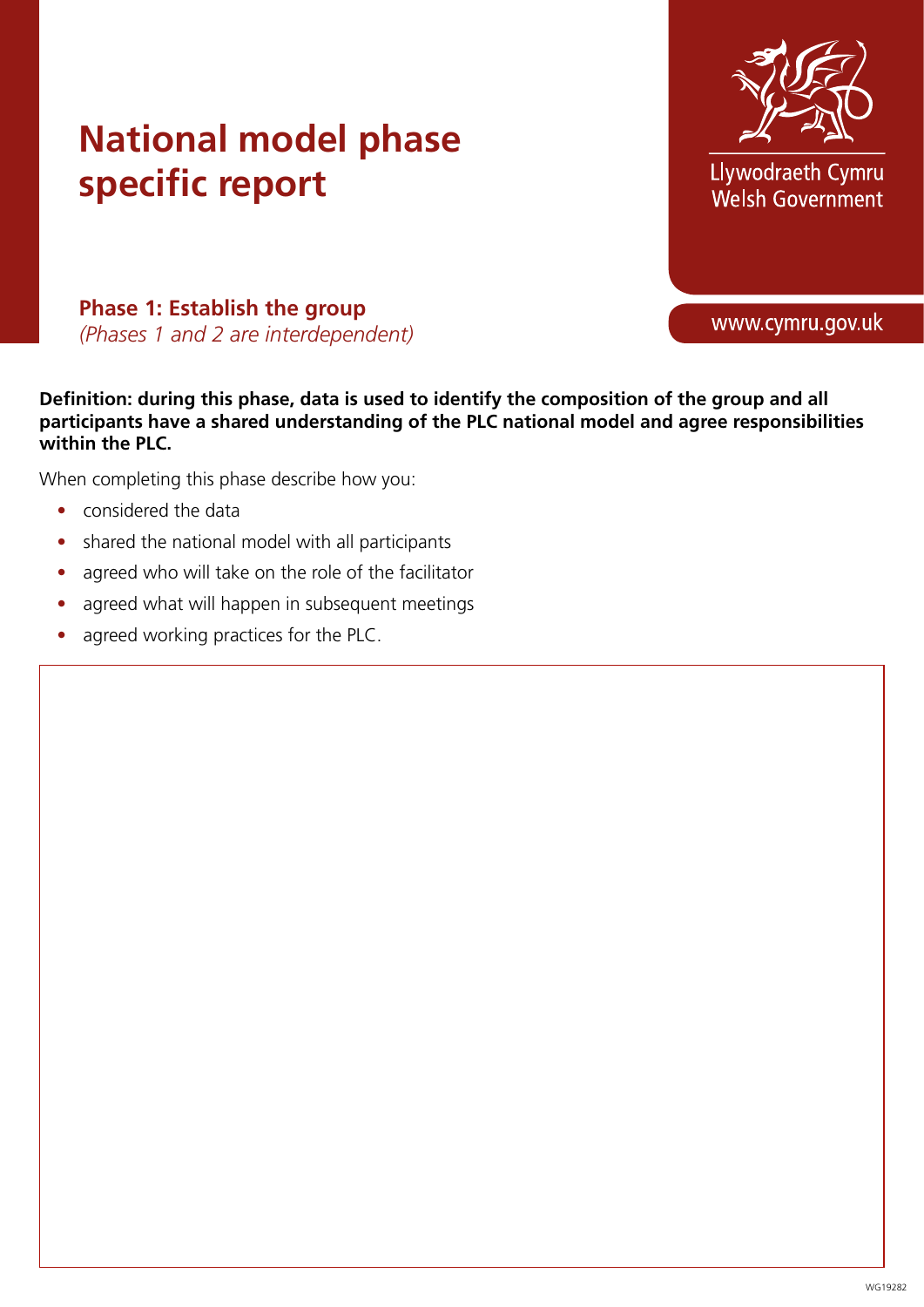

Llywodraeth Cymru Welsh Government

www.cymru.gov.uk

**Phase 2: Identify a focus**  *(Phases 1 and 2 are interdependent)*

#### **Definition: during this phase the PLC will identify a particular issue or problem for a group of learners, based on an analysis of data.**

- agreed a specific, measureable focused question for enquiry
- ensured that your question for enquiry is related to learner outcomes
- established success criteria to assess and measure impact on learner outcomes.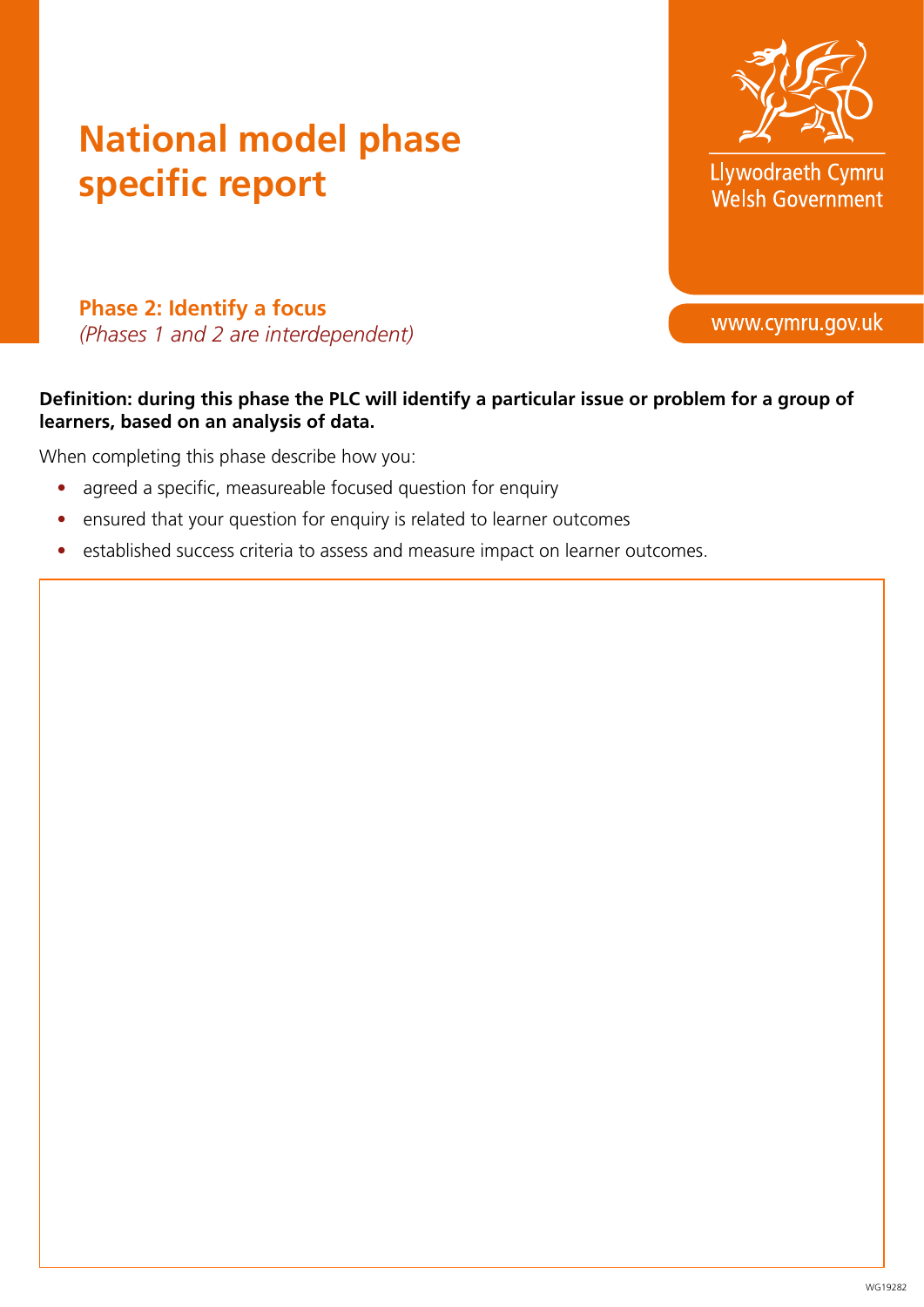

Llywodraeth Cymru Welsh Government

www.cymru.gov.uk

**Phase 3: Action enquiry** 

**Definition: during this phase, which is critical to the success of the PLC, the participants will have researched the potential strategies that could improve practice and learner outcomes.** 

When completing this phase describe:

- what strategies are available
- where there is good/effective practice within school and/or in other schools that impact on learner outcomes
- how you will decide which strategy to trial
- what is your agreed strategy of choice.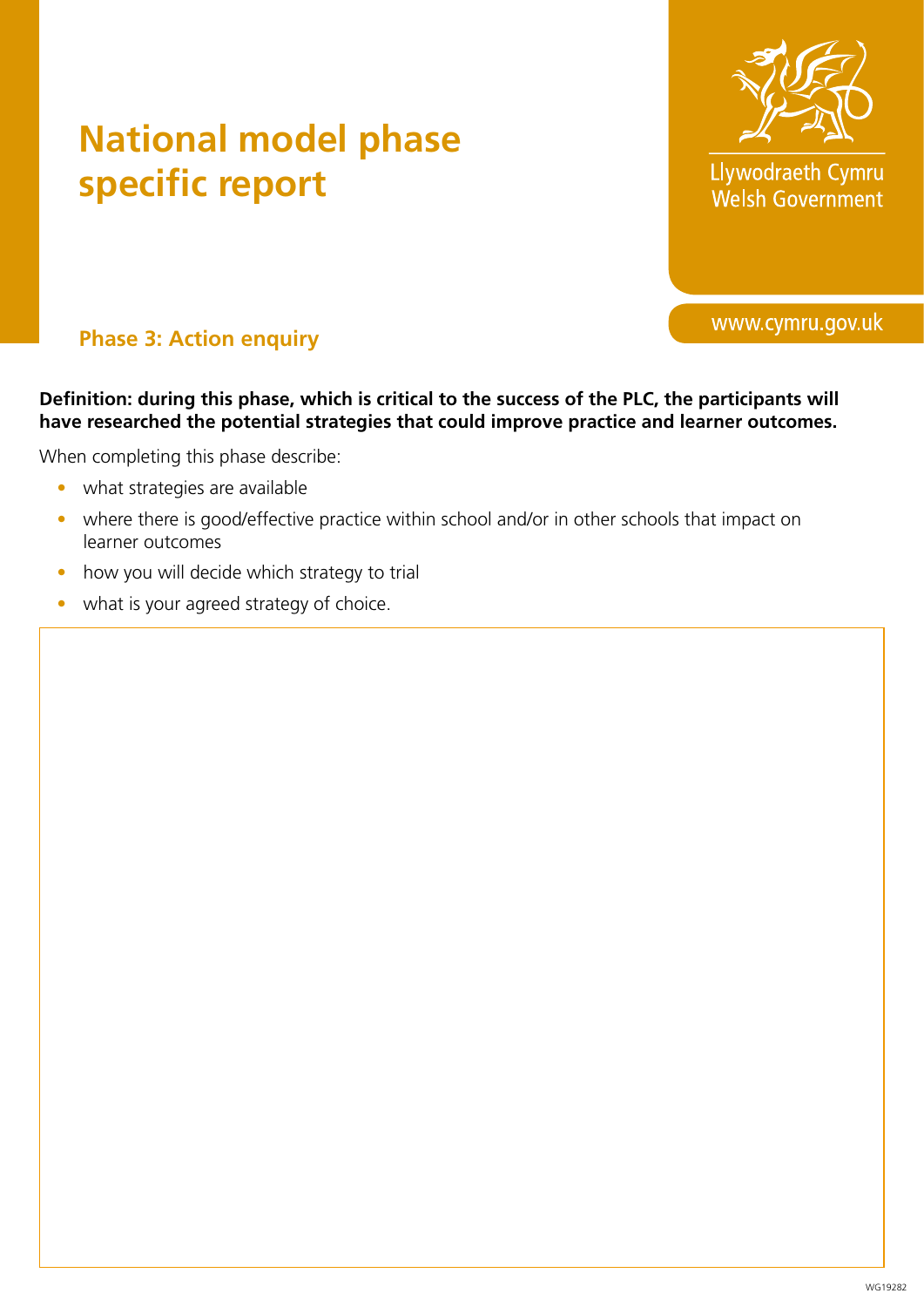

Llywodraeth Cymru Welsh Government

www.cymru.gov.uk

#### **Phase 4: Innovation and change**

**Definition: during this phase the strategies identified through the enquiry are shared with the PLC participants. The strategy identified to have the most potential impact is selected for trialling. The necessary changes to support the trialling phase to take place at school level are agreed.** 

- ensured all participants have considered the potential strategies and have reached a consensus about the strategy to trial
- considered how barriers to trialling and change may be overcome.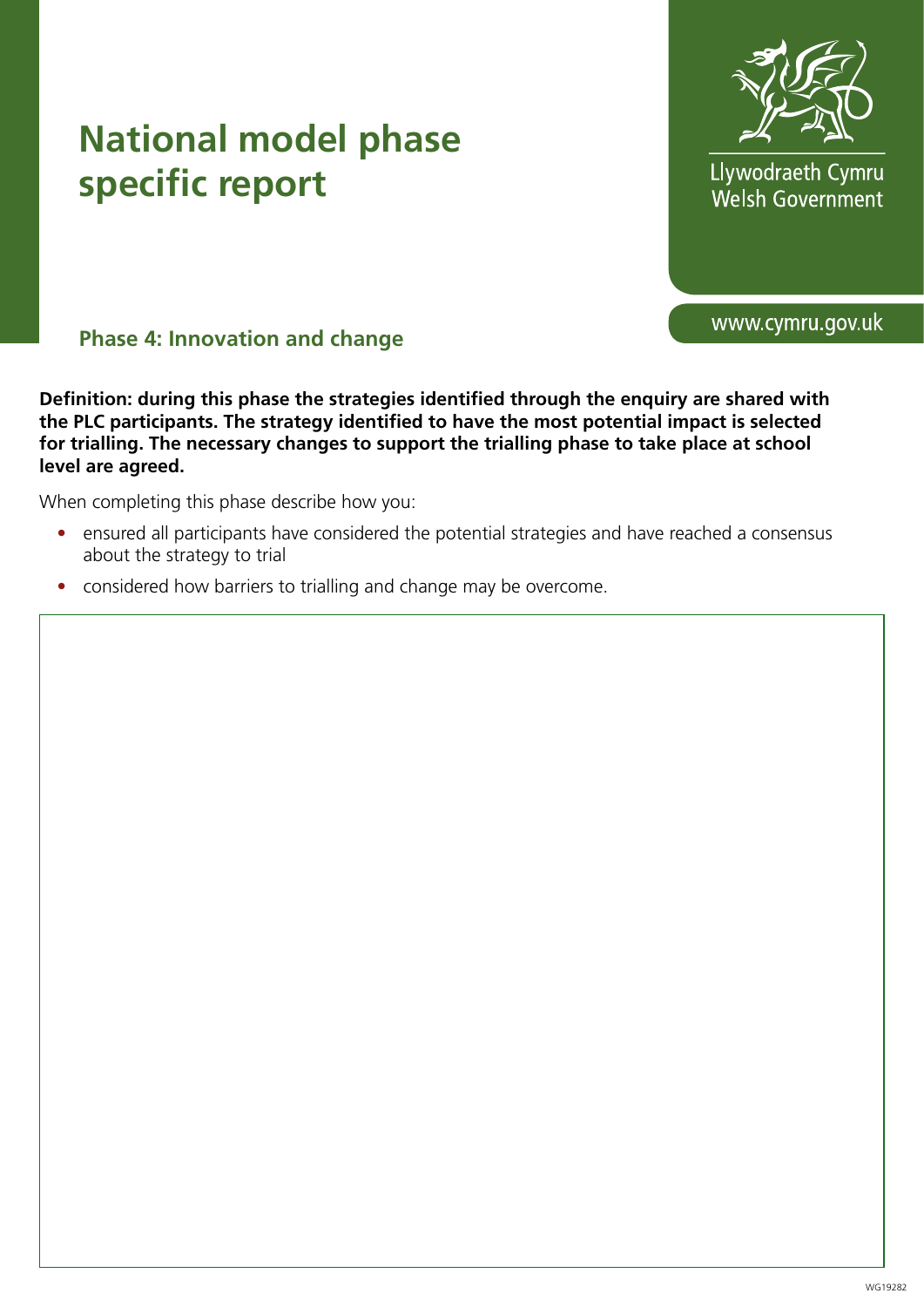

Llywodraeth Cymru<br>Welsh Government

www.cymru.gov.uk

#### **Phase 5: Trialling and feedback**

#### **Definition: during this phase the strategy or strategies for improvement are trialled. Progress and feedback are shared by PLC participants.**

- trialled the agreed strategy or strategies for improvement
- collected interim data/feedback on the impact of changes to classroom practice
- shared data and feedback on the impact of changes to classroom practice.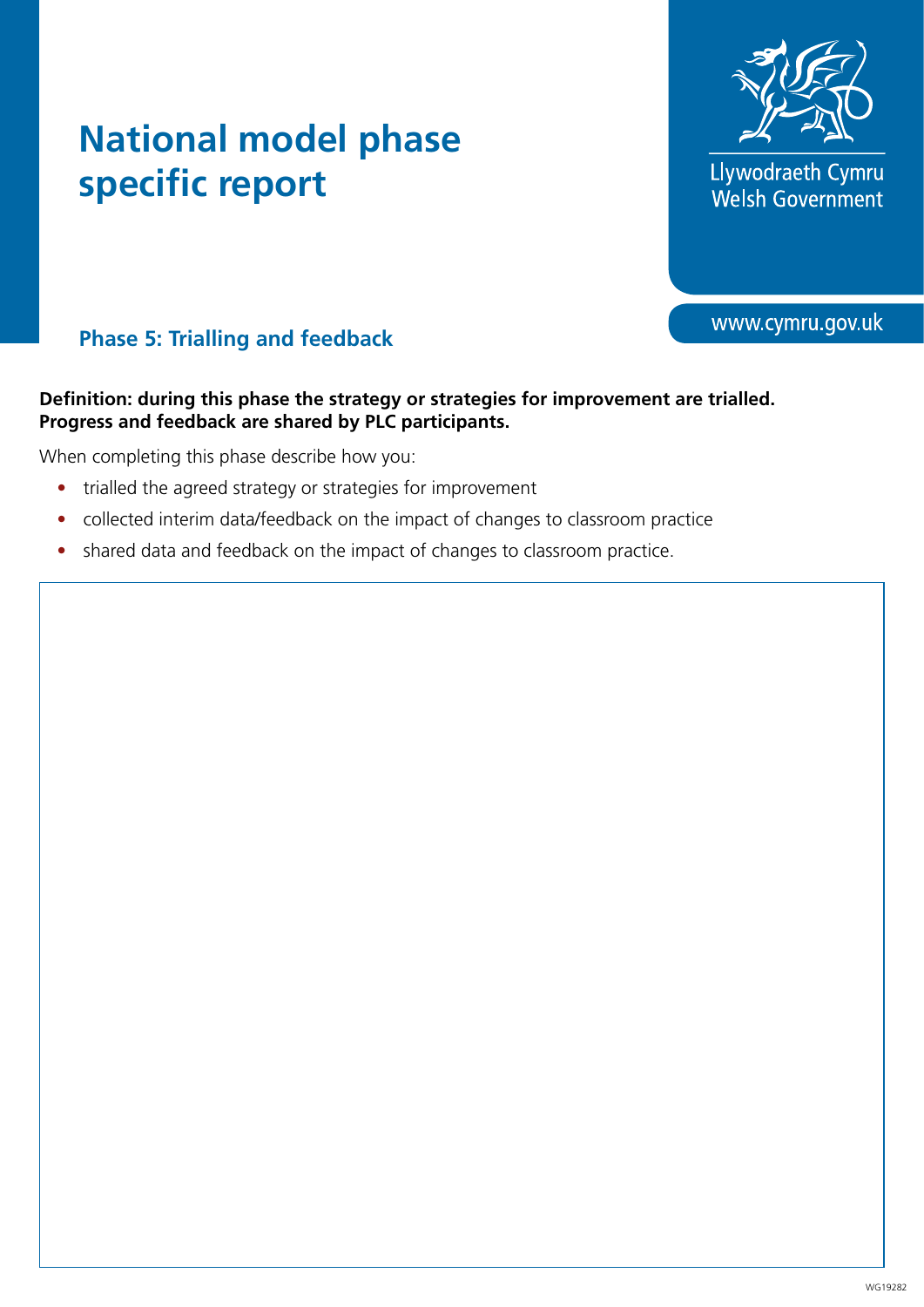

Llywodraeth Cymru Welsh Government

www.cymru.gov.uk

**Phase 6: Refining**

#### **Definition: during this phase the PLC will refine or refocus the trialled strategies based on the data/evidence collected.**

- considered the effectiveness of the strategies being trialled, based on data and evidence collected and shared
- considered refining or refocusing strategies to maximise impact and effectiveness
- continued to trial the strategies over a period of time and in a range of contexts
- continued to collect data and evidence on the impact of the strategy or strategies.